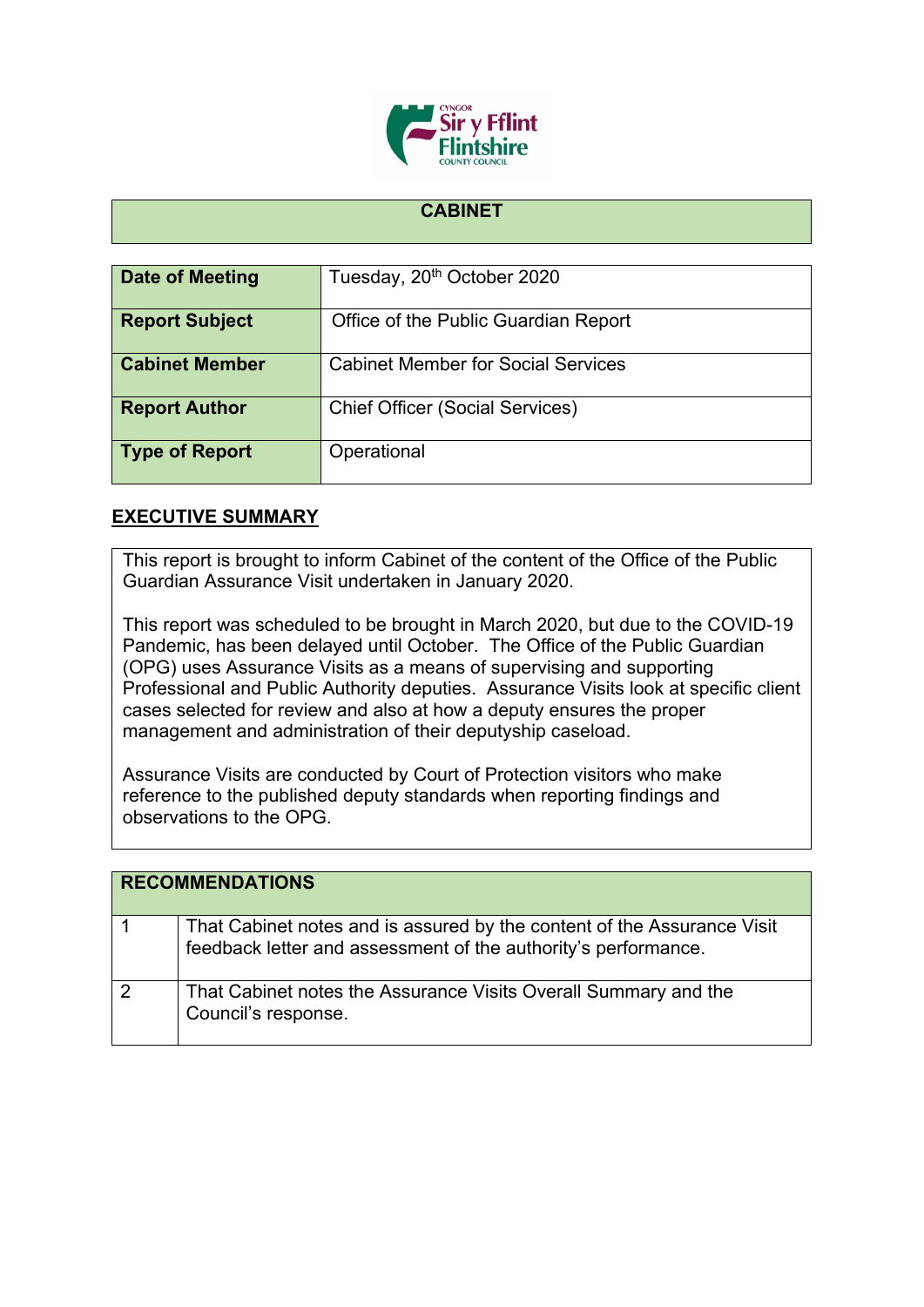# **REPORT DETAILS**

| 1.00 | <b>EXPLAINING THE OFFICE OF THE PUBLIC GUARDIAN ASSESSMENT</b><br><b>VISIT</b>                                                                                                                                                                                                                                                                                                                                                                                                              |
|------|---------------------------------------------------------------------------------------------------------------------------------------------------------------------------------------------------------------------------------------------------------------------------------------------------------------------------------------------------------------------------------------------------------------------------------------------------------------------------------------------|
| 1.01 | Members will be aware that if an individual loses the capacity to manage<br>their finances, for example due to dementia or a severe stroke, and has<br>not made arrangements in advance, another person can become a deputy<br>to take responsibility for their financial affairs. In Flintshire, if there is<br>nobody available or eligible to become a deputy for a person who has lost<br>capacity, it is possible for the local authority's Receivership Team to take<br>on this role. |
| 1.02 | Referrals to the service are normally made by the person's social worker<br>following an assessment of the needs of the individual concerned.<br>Whether Deputyship or the alternative, DWP Appointeeship, is the best<br>option will depend on the person's financial circumstances.                                                                                                                                                                                                       |
| 1.03 | Individuals with complex financial affairs, for example additional sources of<br>income, investments or significant savings will have an application for<br>Deputyship submitted to the Office of the Public Guardian.                                                                                                                                                                                                                                                                      |
| 1.04 | A Deputy undertakes responsibility for the management of all of a person's<br>financial affairs if they become incapable of doing so themselves, including<br>savings, pensions, all sources of income, and assets such as property and<br>valuables.                                                                                                                                                                                                                                       |
| 1.05 | Applications for Deputyship are made to the Court of Protection and the<br>Deputy is a person or organisation appointed by the Court of Protection.<br>The Deputy makes specific decisions as set out by the Court and:<br>take steps to implement those decisions; when<br>the person lacks capacity to make that decision for themselves.                                                                                                                                                 |
| 1.06 | A Deputy must apply the 5 statutory principles of the Mental Capacity Act<br>2005 and must only make a decision that is in the Best Interests of the<br>person,                                                                                                                                                                                                                                                                                                                             |
| 1.07 | Flintshire's obligation to act as a court-appointed deputy are set out in the<br>Mental Capacity Act 2005 (MCA 2005) and the Mental Capacity Act 2005<br>Code of Practice (MCA 2005 Code of Practice).                                                                                                                                                                                                                                                                                      |
| 1.08 | To ensure the Council, as a Deputy, is acting as a court-appointed deputy<br>set out in the MCA 2005 the Office of the Public Guardian will undertake<br>Assurance Visits to review specific cases in accordance with the standards<br>set out in the July 2015 standards.                                                                                                                                                                                                                  |
| 1.09 | During the Assurance Visit in January 2020, seven of the Council's<br>deputyship clients were selected to be reviewed. The visitor then met with<br>the deputyship team to discuss the clients visited and the management of<br>the deputyship caseload as a whole.                                                                                                                                                                                                                         |
| 1.10 | <b>Performance Against the 4 Deputyship Standards</b>                                                                                                                                                                                                                                                                                                                                                                                                                                       |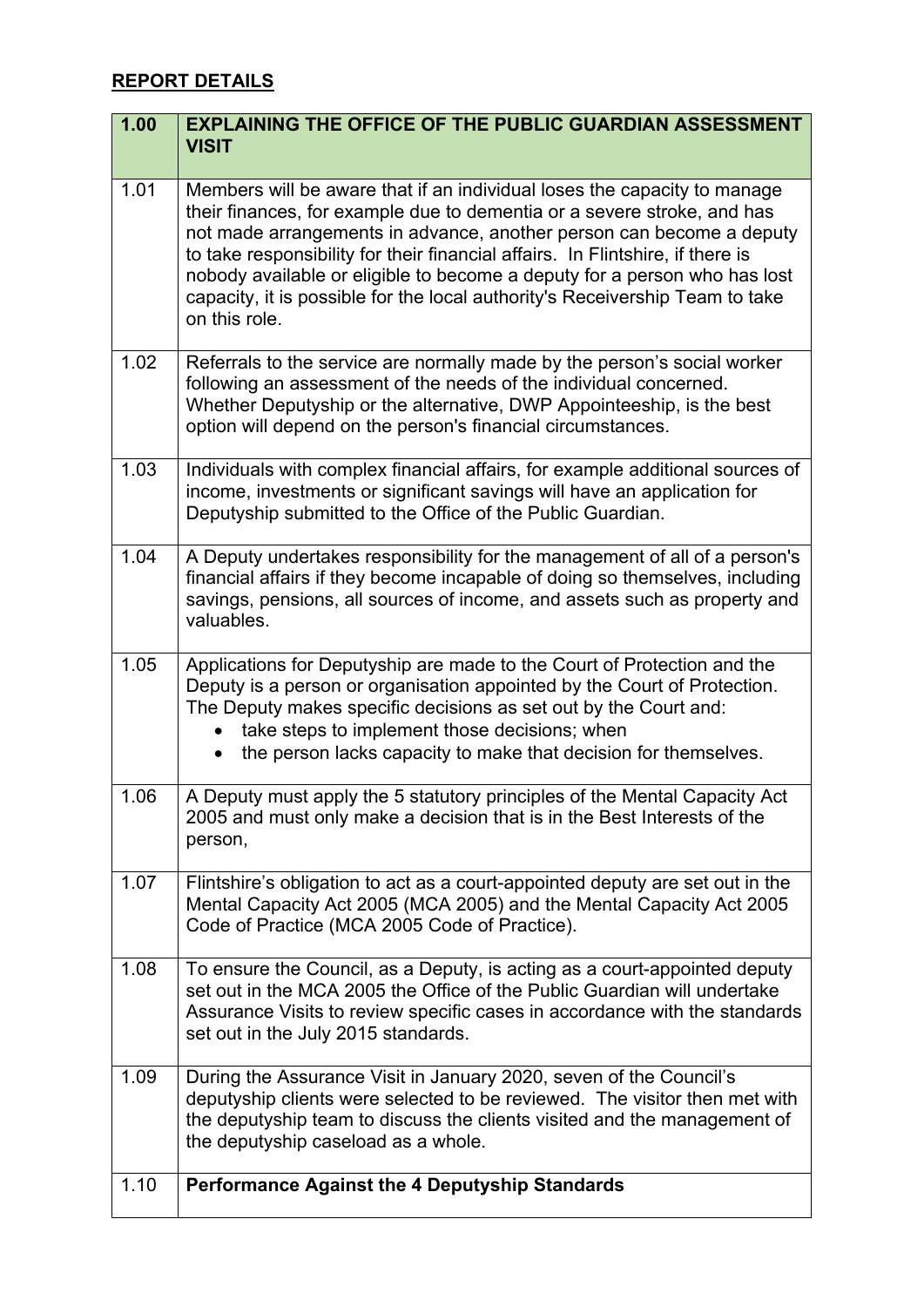| 1.11 | Standard 1 - Secure the client's finances and assets                                                                                                                                                                                                                                                                                                                                                                                                                                                 |
|------|------------------------------------------------------------------------------------------------------------------------------------------------------------------------------------------------------------------------------------------------------------------------------------------------------------------------------------------------------------------------------------------------------------------------------------------------------------------------------------------------------|
| 1.12 | Reference was made to the use of the NatWest Bankline system to ensure<br>regular monitoring of client's finances, also the use of pre-paid cards which<br>allows individuals to make purchases within certain restrictions. This gives<br>individuals voice, choice and control over areas of their finances where<br>they have the capacity to choose. Reference was also made to<br>partnership working with Housing Benefits Team, the Welfare Right Officer<br>and individual's Social Workers. |
| 1.13 | From the evidence gathered the visitors concluded that the Council is<br>meeting Standard 1.                                                                                                                                                                                                                                                                                                                                                                                                         |
| 1.14 | Standard 2 - Gain insight into the client to make decisions in their<br>best interests                                                                                                                                                                                                                                                                                                                                                                                                               |
| 1.15 | The Deputyship Officers work closely with social workers to ensure the<br>individual is supported to make their own decisions as much as possible.<br>Reference was made to the joint use of the Paris Client Information<br>System.                                                                                                                                                                                                                                                                 |
| 1.16 | The visitors concluded that the Council was meeting Standard 2.                                                                                                                                                                                                                                                                                                                                                                                                                                      |
| 1.17 | Standard 3 - Maintain effective internal office processes and<br>Organisation                                                                                                                                                                                                                                                                                                                                                                                                                        |
| 1.18 | The visitors noted that fixed costs are being charged correctly as set out<br>by the Court of Protection and the day to day management of the service<br>raised no issues.                                                                                                                                                                                                                                                                                                                           |
| 1.19 | It was also noted that the service has a policy in regards to conflicts of<br>interest.                                                                                                                                                                                                                                                                                                                                                                                                              |
| 1.20 | The visitors did note that there were a significant number of cases per<br>Deputyship Officer and questioner whether the current staff resources<br>were sustainable.                                                                                                                                                                                                                                                                                                                                |
| 1.21 | The visitors concluded that the Council meets Standard 3.                                                                                                                                                                                                                                                                                                                                                                                                                                            |
| 1.22 | Standard 4 – Have the skills and knowledge to carry out duties of a deputy                                                                                                                                                                                                                                                                                                                                                                                                                           |
| 1.23 | Reference was again made to the close working relationship with Social<br>Workers and that best interest decisions are made on all information<br>available from relevant parties.                                                                                                                                                                                                                                                                                                                   |
| 1.24 | The visitors noted that all decisions are recorded on Paris.                                                                                                                                                                                                                                                                                                                                                                                                                                         |
| 1.25 | The visitors also commented that from the cases reviewed the deputyship<br>officers had a good understanding of the Mental Capacity Act 2005 and its<br>five statutory principles.                                                                                                                                                                                                                                                                                                                   |
| 1.26 | It was concluded that the Council met Standard 4.                                                                                                                                                                                                                                                                                                                                                                                                                                                    |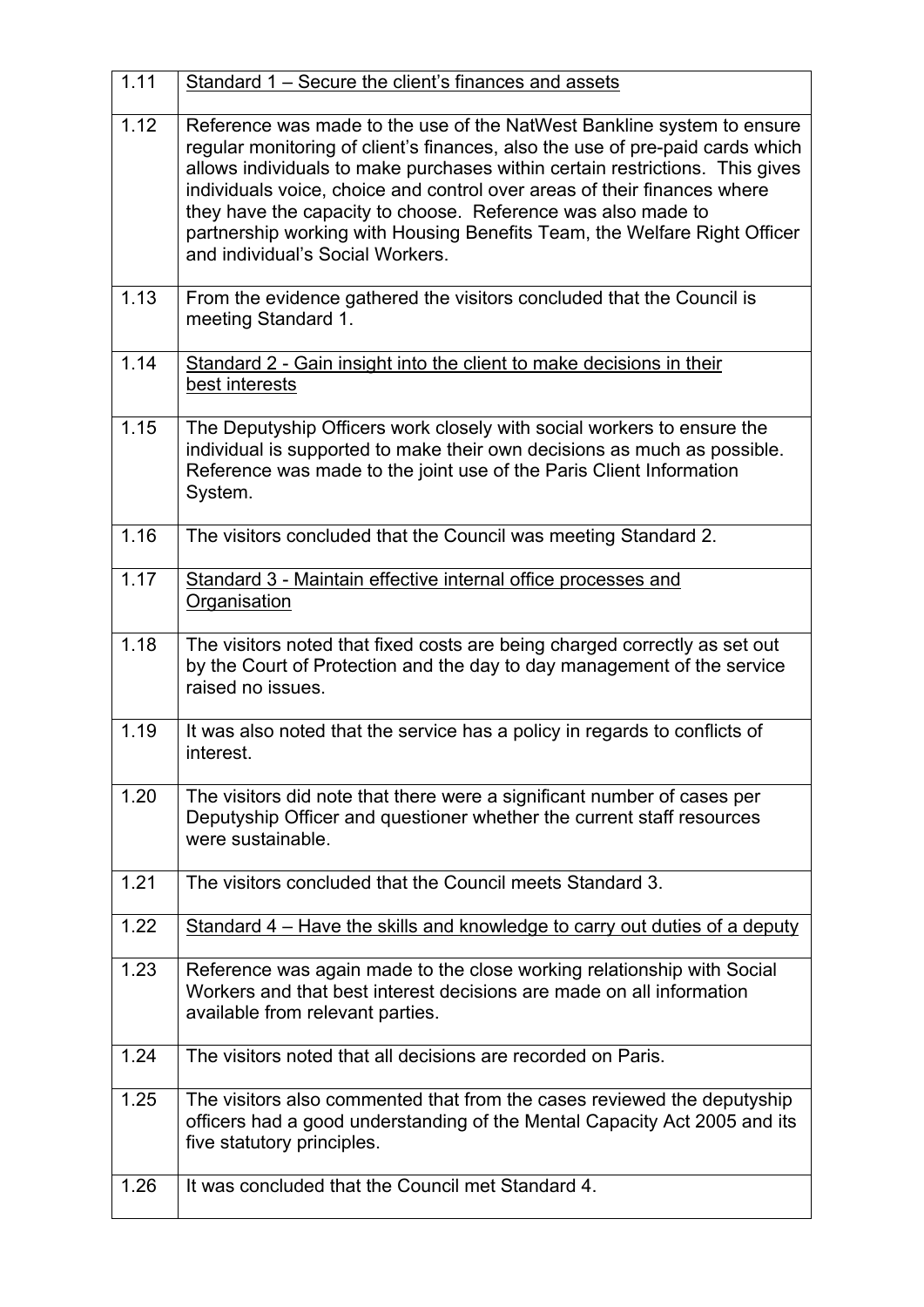| $\vert$ 2.00 | <b>RESOURCE IMPLICATIONS</b>                                                                                                                                                                                                          |
|--------------|---------------------------------------------------------------------------------------------------------------------------------------------------------------------------------------------------------------------------------------|
| 2.01         | There are no direct resource implications as a result of this letter, however<br>reference was made to a lack of staff resource within the Deputyship<br>Officer team and the need for an additional officer to support the workload. |

| 3.00 | <b>IMPACT ASSESSMENT AND RISK MANAGEMENT</b>                                                                                                                                                                                         |
|------|--------------------------------------------------------------------------------------------------------------------------------------------------------------------------------------------------------------------------------------|
| 3.01 | The letter is a very positive review of the work of the Deputyship Officers<br>within the Financial Assessment and Charging Team of Social Services.                                                                                 |
| 3.02 | In response to the Visitor's assessment of under-resourcing, the service is<br>in the process of appointing an additional Deputyship Officer to address<br>the concerns raised by the Officers of the Office of the Public Guardian. |

| 4.00            | <b>CONSULTATIONS REQUIRED/CARRIED OUT</b>                          |
|-----------------|--------------------------------------------------------------------|
| $^{\circ}$ 4.01 | There are no consultation requirements as a result of this letter. |

| 5.00 | <b>APPENDICES</b>                                              |
|------|----------------------------------------------------------------|
| 5.01 | Office of the Public Guardian Assurance Visit Feedback Letter. |
| 5.02 | Assurance Visits – What you need to know.                      |

| 6.00 | <b>LIST OF ACCESSIBLE BACKGROUND DOCUMENTS</b> |
|------|------------------------------------------------|
| 6.01 | None.                                          |

| 7.00 | <b>CONTACT OFFICER DETAILS</b>                                                                                    |
|------|-------------------------------------------------------------------------------------------------------------------|
| 7.01 | <b>Contact Officers: Jane Davies</b><br>Telephone: 01352 702503<br><b>E-mail:</b> jane.m.davies@flintshire.gov.uk |

| 8.00 | <b>GLOSSARY OF TERMS</b>                                                                                                                                                                                                                                                                                |
|------|---------------------------------------------------------------------------------------------------------------------------------------------------------------------------------------------------------------------------------------------------------------------------------------------------------|
|      | <b>Court of Protection:</b> The Social Services and Well-being (Wales) Act<br>came into force on 6 April 2016. The Act provides the legal framework for<br>improving the well-being of people who need care and support, and carers<br>who need support, and for transforming social services in Wales. |
|      | <b>Mental Capacity Act (2005)</b>                                                                                                                                                                                                                                                                       |
|      | The Mental Capacity Act (MCA) is designed to protect and empower                                                                                                                                                                                                                                        |